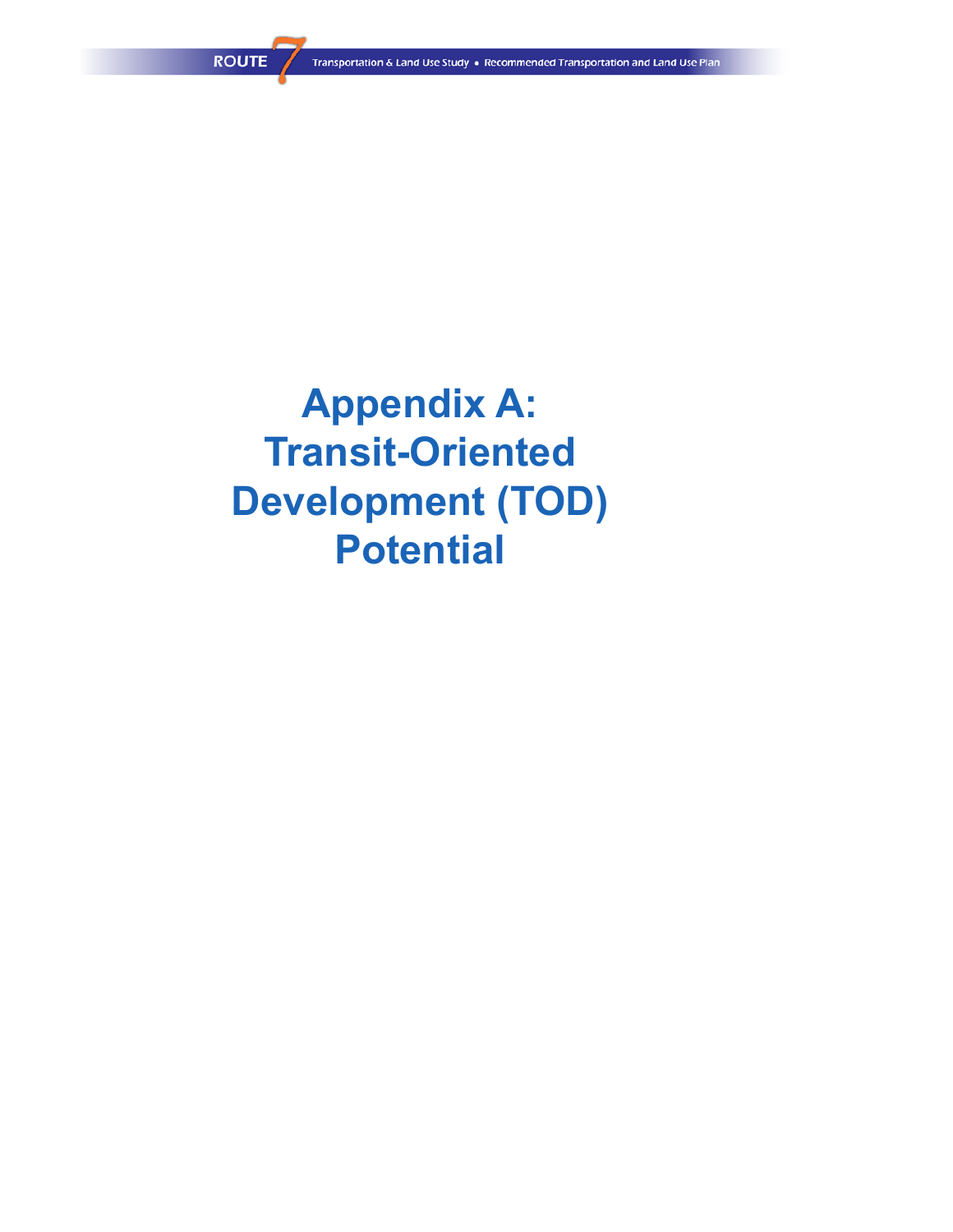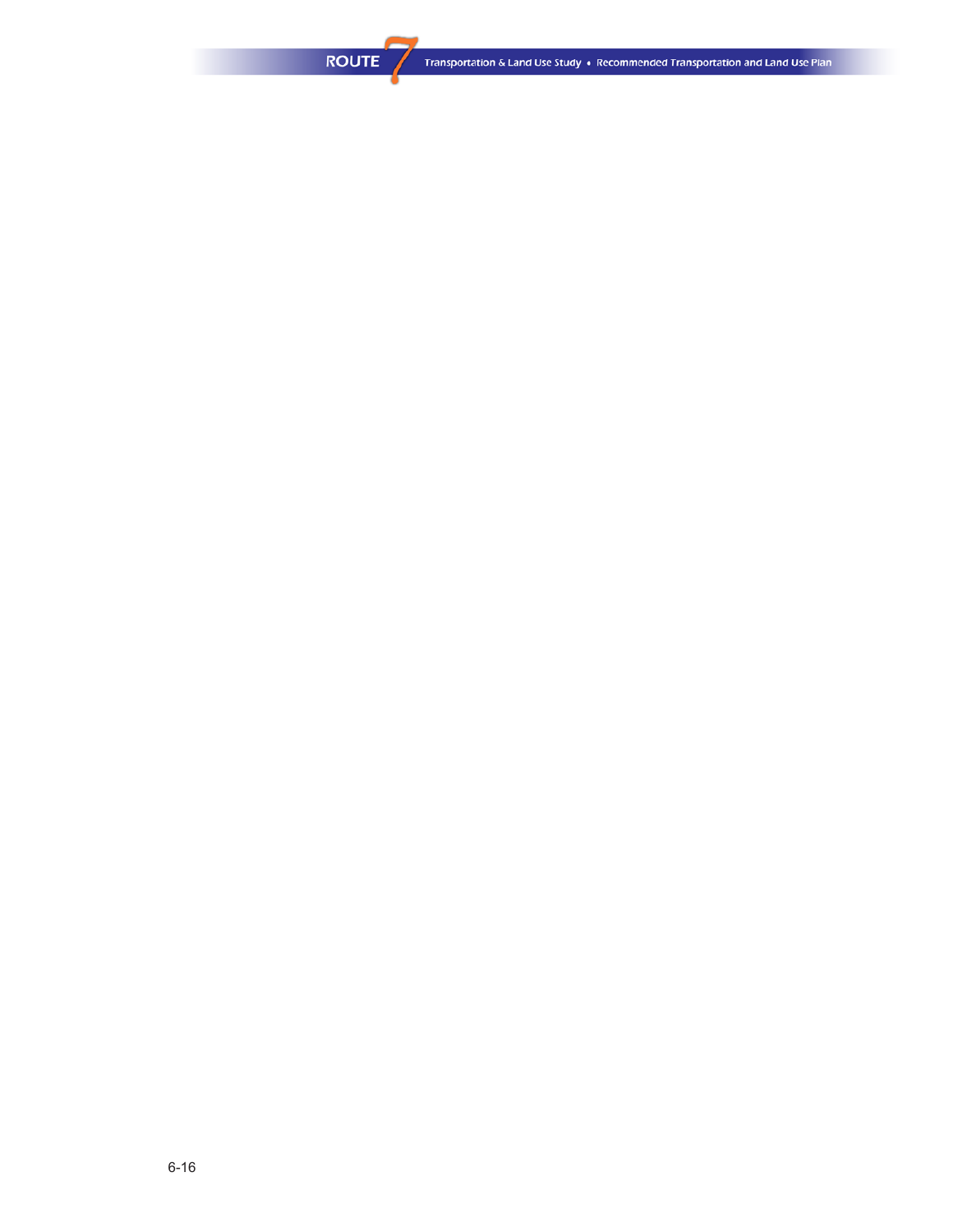# **Appendix A: Transit-Oriented Development (TOD) Potential**

One of the tasks for this study was to consider opportunities for Transit Oriented Development (TOD) in four discreet locations within the corridor:

- • I-Park in Wilton
- Wilton Center
- Branchville
- Georgetown

A fundamental quality of TOD is that it offers a human-scale environment that is people focused as opposed to automobile focused. It achieves this, in large part, with convenient, safe, and inviting access to a train station (or fixed-guideway busway station) and connections to the station by walking, bicycling, bus, and automobile.

The focus of the analysis for this study was on whether this form of development could and *should* be encouraged for these locations. There is or will be a rail station in all but one of the studied TOD locations and upgrades to the Danbury Branch Line rail service are in the planning stages. If an increase in the number of rail commuters can be expected along Route 7, is there an opportunity to strengthen the economic base, walkability, and community fabric in these locales with TOD? To answer this question, a targeted study of TOD potential was conducted. It considered:

- Fundamental conditions needed for TOD to happen and the feasibility of that for each location – TOD sustainability criteria
- Whether TOD will be beneficial for these locations
- What infrastructure and other changes would be necessary to implement TOD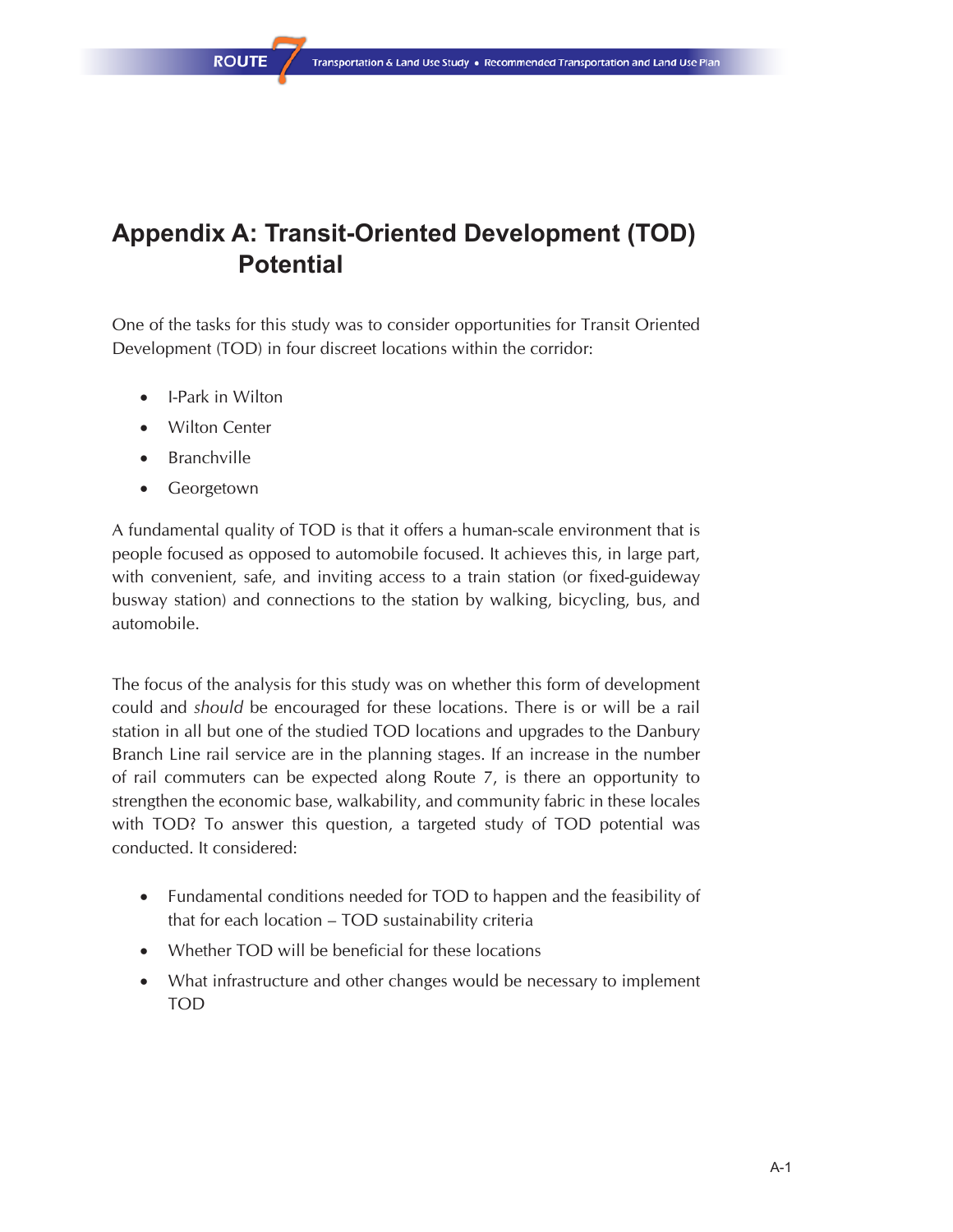## **TOD Sustainability Criteria**

TOD requires more than transit service to be sustainable. TOD is most successful when physical, market and institutional factors, both at a transit station and within the broader community, are present. These factors include::

| Developable acreage  | There must be vacant or underutilized developable land<br>within close proximity to the station. There needs to be        |  |  |
|----------------------|---------------------------------------------------------------------------------------------------------------------------|--|--|
|                      | opportunity to change the character of development to that<br>which is less auto-oriented over time - and this means land |  |  |
|                      |                                                                                                                           |  |  |
|                      | for development, redevelopment, and infill.                                                                               |  |  |
| Mixed use permitted  | A core element of successful TOD is a mix of uses. Thus,                                                                  |  |  |
|                      | zoning within the station area (generally $\frac{1}{4}$ to 1/3 mile of                                                    |  |  |
|                      | the station itself) must allow mixed uses, preferable in a                                                                |  |  |
|                      | single building.                                                                                                          |  |  |
| Limited number<br>of | It is easier to accomplish TOD when the land needed to                                                                    |  |  |
| property owners      | create the TOD has one or a few property owners. When                                                                     |  |  |
|                      | there are multiple owners, the task of land assembly can                                                                  |  |  |
|                      | inhibit the ability to create a suitable TOD development                                                                  |  |  |
|                      | site. The impetus for TOD to occur is when developers                                                                     |  |  |
|                      | see the opportunity to successfully aggregate parcels and                                                                 |  |  |
|                      | create a planned, unified, integrated design for a mixed-use                                                              |  |  |
|                      | development with linkages to the transit station or hub.                                                                  |  |  |
| Market demand        | The real estate market near the station must support any                                                                  |  |  |
|                      | development that occurs within the TOD. Note that there                                                                   |  |  |
|                      | may be a market for one type of development at a station,                                                                 |  |  |
|                      | e.g., housing, while another type (e.g., office) may not be                                                               |  |  |
|                      | viable.                                                                                                                   |  |  |
| densities<br>Higher  | To truly support transit, TOD should be built at medium                                                                   |  |  |
| allowed              | to high densities. The research indicates that residential                                                                |  |  |
|                      | densities of at least 8-12 units per acres are necessary to                                                               |  |  |
|                      | support transit. Employment densities should be close to 50                                                               |  |  |
|                      | employees per acre for rail transit <sup>1</sup> .                                                                        |  |  |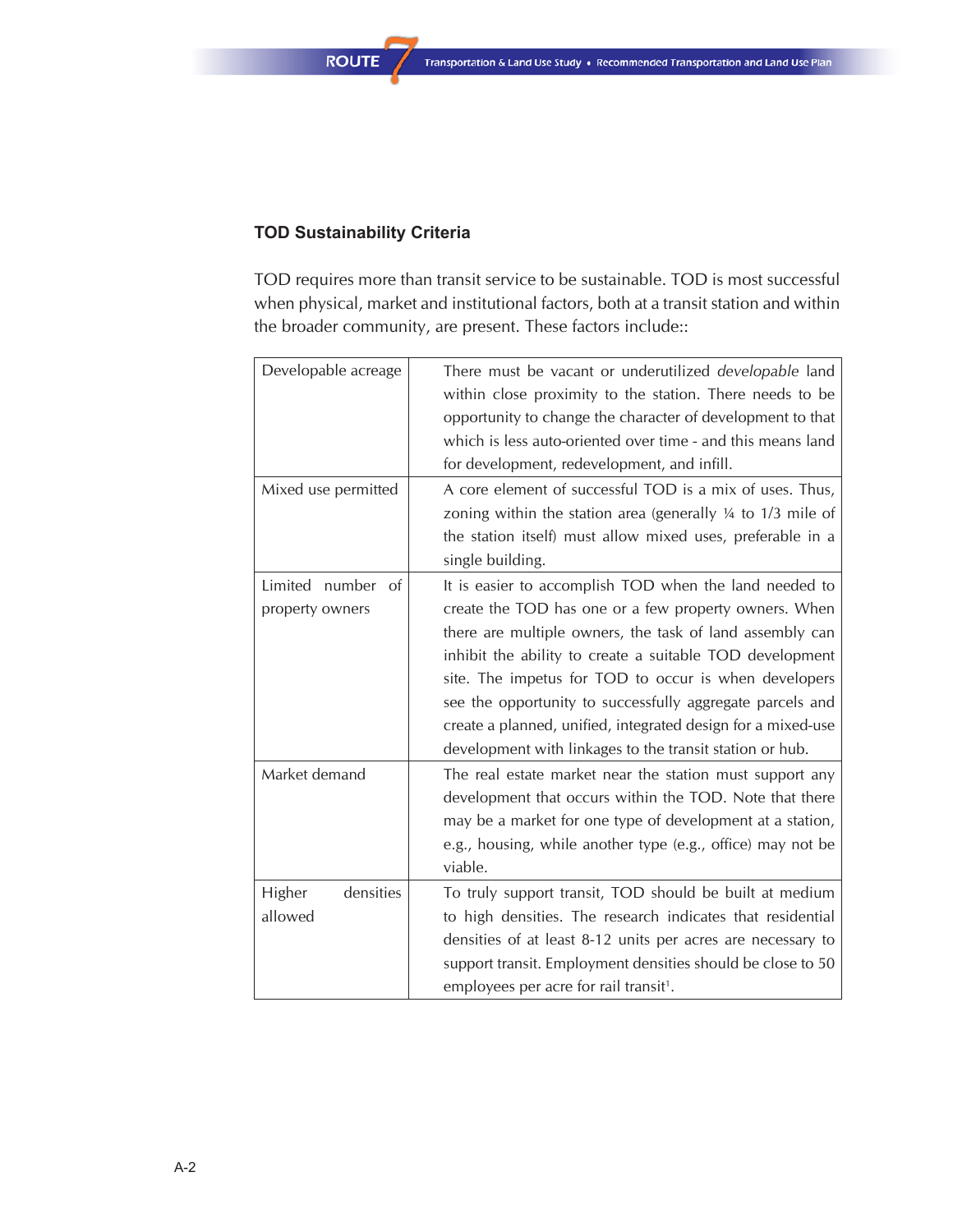| for people to undertake daily tasks without using an<br>automobile. An inviting pedestrian environment that<br>includes sidewalks, good lighting, landscaping, and street<br>furniture, and in which pedestrians feel safe, is essential to a<br>successful TOD. The TOD must also be within comfortable<br>walking distance of the transit station.<br>Multimodal<br>successful where<br>there<br>transit<br>TOD is<br>most |
|------------------------------------------------------------------------------------------------------------------------------------------------------------------------------------------------------------------------------------------------------------------------------------------------------------------------------------------------------------------------------------------------------------------------------|
|                                                                                                                                                                                                                                                                                                                                                                                                                              |
|                                                                                                                                                                                                                                                                                                                                                                                                                              |
|                                                                                                                                                                                                                                                                                                                                                                                                                              |
|                                                                                                                                                                                                                                                                                                                                                                                                                              |
|                                                                                                                                                                                                                                                                                                                                                                                                                              |
|                                                                                                                                                                                                                                                                                                                                                                                                                              |
| several<br>are                                                                                                                                                                                                                                                                                                                                                                                                               |
| transportation options. Multimodal transit access will<br>access                                                                                                                                                                                                                                                                                                                                                             |
| provide more opportunities for those living or working                                                                                                                                                                                                                                                                                                                                                                       |
| in the TOD to limit use of auto travel, and will allow for                                                                                                                                                                                                                                                                                                                                                                   |
| reductions in on-site parking requirements, thus freeing up                                                                                                                                                                                                                                                                                                                                                                  |
| more land for the TOD itself.                                                                                                                                                                                                                                                                                                                                                                                                |
| TODs benefit from proximity to community activity<br>Existing community                                                                                                                                                                                                                                                                                                                                                      |
| centers, such as schools, libraries, senior centers, and arts<br>resources                                                                                                                                                                                                                                                                                                                                                   |
| centers. These types of uses help provide daytime and                                                                                                                                                                                                                                                                                                                                                                        |
| evening activity that can help the TOD remain vibrant even                                                                                                                                                                                                                                                                                                                                                                   |
| during hours of reduced transit service. They also provide                                                                                                                                                                                                                                                                                                                                                                   |
| destinations for transit users when located within walking                                                                                                                                                                                                                                                                                                                                                                   |
| distance of a transit station, and can help create a critical                                                                                                                                                                                                                                                                                                                                                                |
| mass of clientele for commercial uses in the TOD.                                                                                                                                                                                                                                                                                                                                                                            |
| Train station<br>TOD is most successful when sited near a physical station                                                                                                                                                                                                                                                                                                                                                   |
| building along a fixed-guideway transit corridor. TOD                                                                                                                                                                                                                                                                                                                                                                        |
| means a situation where development and transit ridership                                                                                                                                                                                                                                                                                                                                                                    |
| are mutually supportive. The permanence of a station                                                                                                                                                                                                                                                                                                                                                                         |
| building and fixed-guideway corridor make a potential                                                                                                                                                                                                                                                                                                                                                                        |
| TOD site more sustainable than a site located along a bus                                                                                                                                                                                                                                                                                                                                                                    |
| route, where a change in routing can eliminate service to                                                                                                                                                                                                                                                                                                                                                                    |
| the TOD.                                                                                                                                                                                                                                                                                                                                                                                                                     |
| Utilities<br>Sites served by water and sewer are necessary to                                                                                                                                                                                                                                                                                                                                                                |
| accommodate the densities that support TOD.                                                                                                                                                                                                                                                                                                                                                                                  |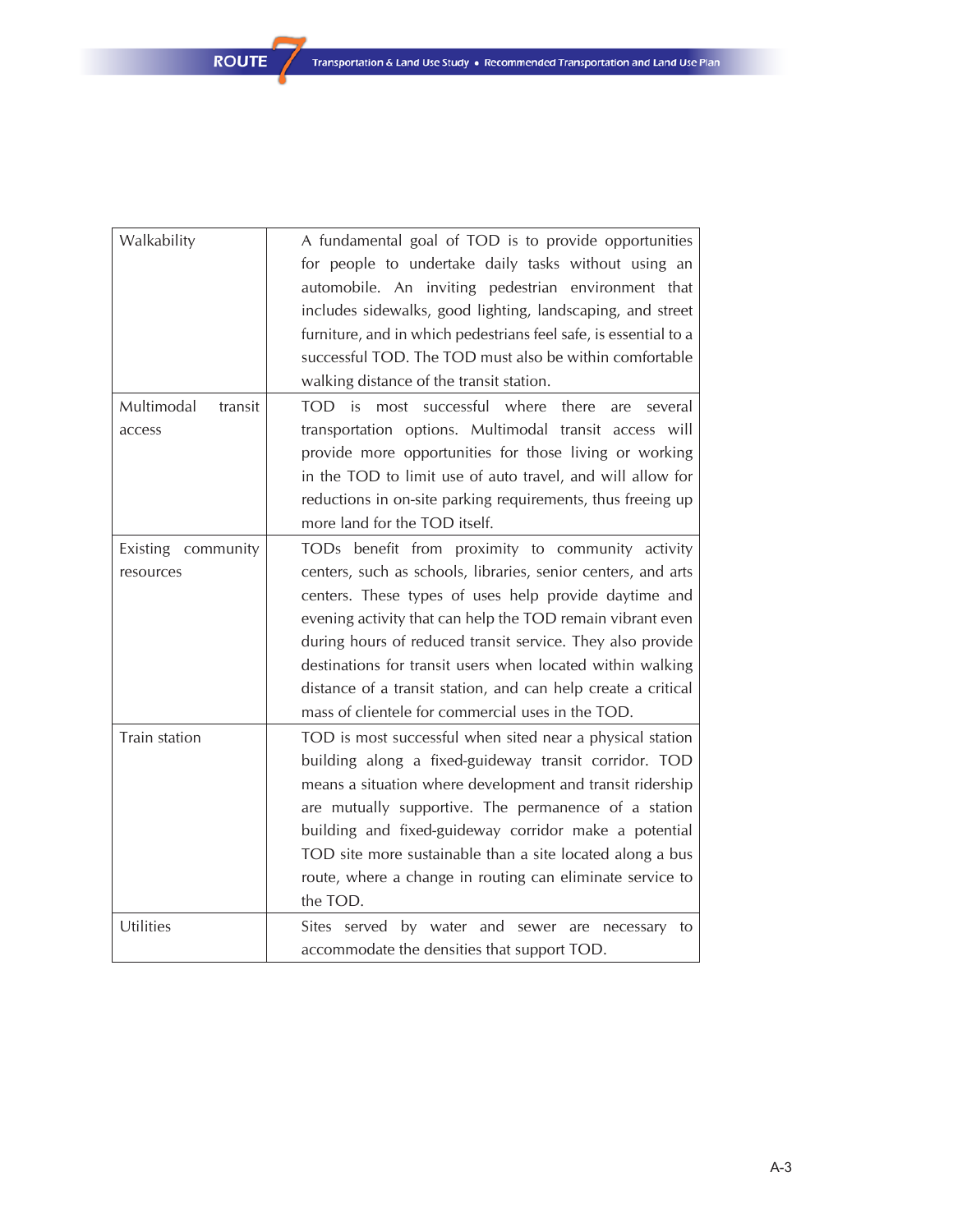| government<br>Local | TODs represent a development type that may not be              |  |  |  |
|---------------------|----------------------------------------------------------------|--|--|--|
| receptiveness       | familiar to a community. Higher densities, mixed uses, and     |  |  |  |
|                     | reductions in parking requirements are just a few of the       |  |  |  |
|                     | characteristics of successful TODs that may require strong     |  |  |  |
|                     | support from local leaders in order to sell the concept to the |  |  |  |
|                     | public. Further, it is easier for developers to build single-  |  |  |  |
|                     | use projects. TODs will have more success in communities       |  |  |  |
|                     | where government officials are willing to adopt regulations    |  |  |  |
|                     | that require TOD characteristics such as mixed uses, and       |  |  |  |
|                     | where officials work with developers to facilitate TOD.        |  |  |  |

1 Cervero, Robert, et. al., Transit-Oriented Development in the United States: Experience, Challenges, and Prospects, TCRP Report 102, Transit Cooperative Research Program Transportation Research Board, 2004. http://onlinepubs.trb.org/onlinepubs/tcrp/tcrp\_ rpt\_102.pdf

While not every TOD encompasses all of these factors, the more that are present, the more likely the TOD will succeed.

The factors described above are most characteristic of more traditional urban TODs. In more suburban or rural corridors, such as the Route 7 corridor, traditional TOD densities are not appropriate. However, development in the vicinity of transit stations can still be designed to support transit and create a sustainable, mixed use environment. Condominium and townhouse development near a station does not need to be built at urban densities to encourage walking and transit use. Keys to success in more rural settings include encouraging a mix of uses within walking distance of each other and the train station, allowing residents, employees and visitors to walk to different destinations without depending on an automobile. Careful design and pedestrian amenities that knit the station area together, creating a sense of place will provide an environment that will support sustainable, transit supportive development, while respecting the existing character of the village.

Of the TOD-supportive characteristics listed above, market demand is the only factor over which a community has limited control. All of the other factors can be enhanced with local government efforts (e.g., zoning changes to allow higher densities and mixed uses, creating design standards, siting of community resources) and/or developer initiative (e.g., land assembly, designing for walkability.)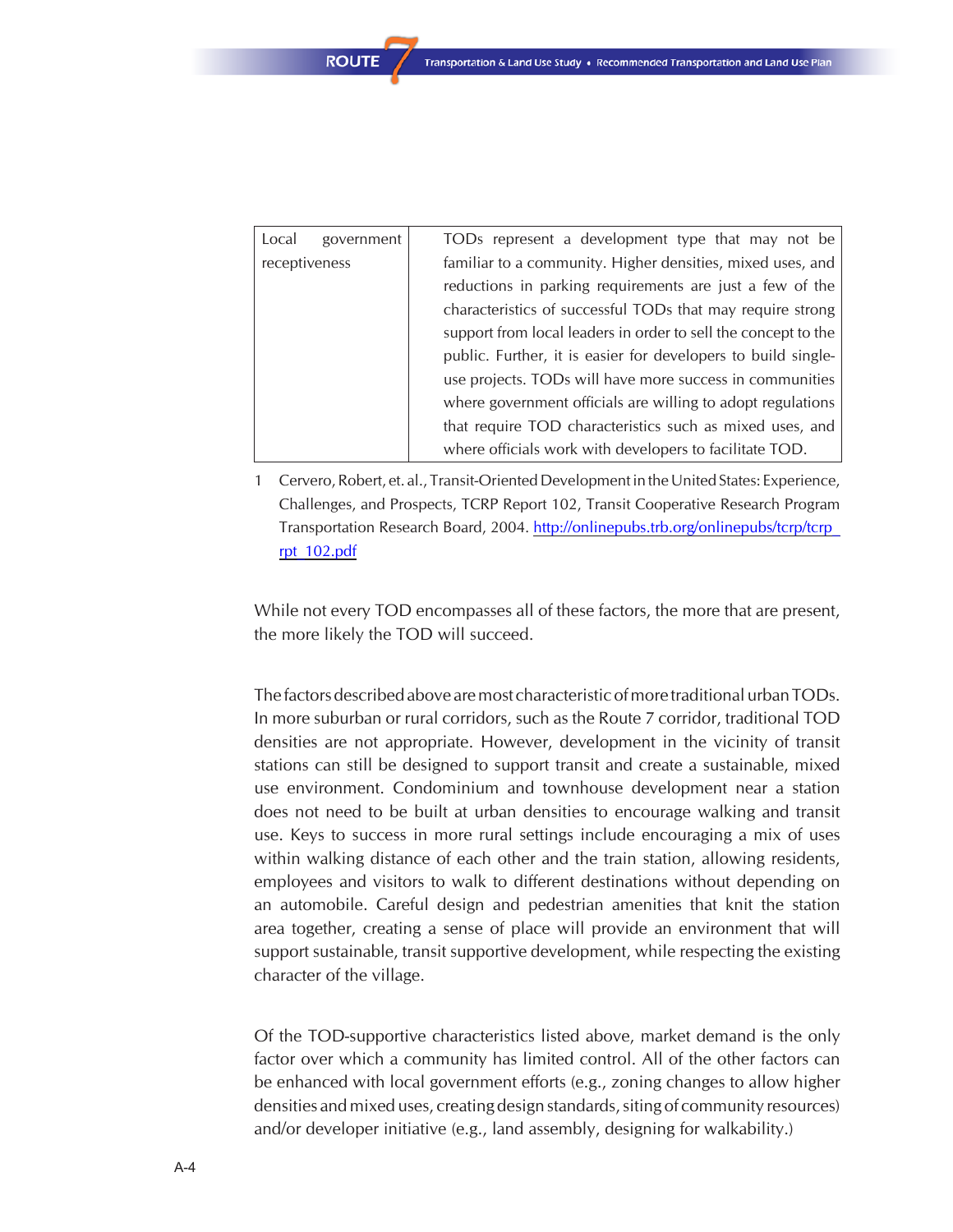## **Findings and Conclusions**

The four TOD sites analyzed for this study were evaluated based on each of the factors described above. The following table summarizes this analysis. The Route 7 corridor is characterized by rural areas punctuated by commercial nodes. Public participation and meetings with community leaders revealed that the towns along the corridor wish to protect their rural areas, as well as environmental resources such as the Norwalk River and its watershed. The corridor does not lend itself to high densities, which would be out of character for the villages along the rail line. Instead, the emphasis of TOD in the corridor should be on design – creating a pedestrian environment that includes linkages to the train station, safe pedestrian access along and crossing Route 7, and design requirements encouraging ground floor retail, allowing second story residential, zero setbacks, and parking to the rear of buildings. The TOD evaluation for each station is discussed in the following table.

| <b>TOD Features</b>                       | <b>I-Park</b>                                                  | <b>Wilton Center</b>                              | Georgetown                                            | <b>Branchville</b>                |
|-------------------------------------------|----------------------------------------------------------------|---------------------------------------------------|-------------------------------------------------------|-----------------------------------|
| Mixed-use<br>permitted                    | Yes                                                            | Yes                                               | Yes                                                   | No                                |
| Max density<br>allowed                    | Up to 25,000 SF<br>without Special<br>Permit; 3 units/<br>acre | 30,000 SF-#<br>residential units<br>not specified | Max density<br>aligned with<br>redevelopment<br>plans | 6,0000 SF bldg or<br>1 house/acre |
| <b>Market Demand</b>                      | Yes                                                            | Yes                                               | Yes                                                   | Yes                               |
| Local government<br>receptiveness         | Yes                                                            | Yes                                               | Yes                                                   | Yes                               |
| <b>Developable</b><br>Acreage             | None-one<br>underutilized site<br>$-300,000$ SF                | Yes – west of Old<br>Danbury Rd                   | Existing 52-acre<br>redevelopment<br>plan             | Very limited                      |
| Walkable                                  | Auto-oriented                                                  | Yes                                               | Yes                                                   | Auto-oriented                     |
| <b>Existing</b><br>community<br>resources | No                                                             | Yes - Library                                     | Planned<br>community space                            | Yes - Elementary<br>school        |
| <b>Multimodal</b><br><b>Access</b>        | Some bus service                                               | $Yes - lacks$<br>connectivity                     | Yes                                                   | Yes                               |
| # Property owners                         | Numerous                                                       | Numerous                                          | Limited                                               | Numerous                          |
| <b>Train Station</b>                      | No                                                             | Yes                                               | Planned                                               | Yes                               |
| <b>Utilities</b>                          | Yes                                                            | Yes                                               | Yes                                                   | No                                |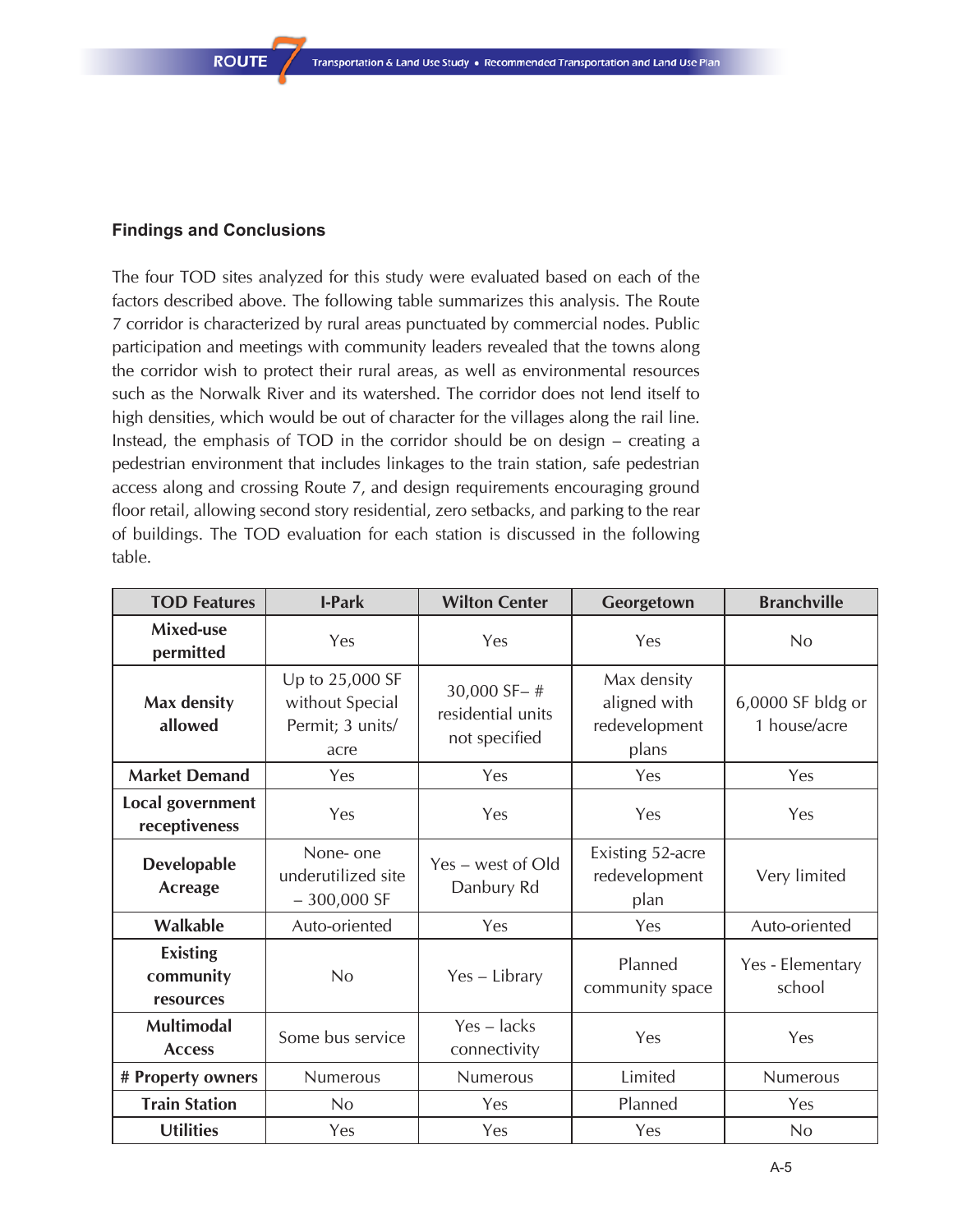#### **I-Park in Wilton**

The I-Park site demonstrates market demand that would support TOD-type uses. The site is most appropriate for commercial development, abuts the existing rail line, and existing allowable commercial densities are sufficient to support and be supported by transit. The Norwalk Transit District and the Town of Wilton support TOD. However, there are several impediments to TOD at this site. There is no current train station at the site, and none is planned. The closest train station is only 1/2 mile away near the interchange of Route 7 and Route 15. Given this, it is very unlikely that another train station will be warranted or practical in terms of added rail service so close to the existing heavily used station. The Danbury Branch Line study is not recommending a new station in this location. The pedestrian environment between the Merritt 7 station and I-Park is poor. The current environment is entirely auto-oriented and largely built-out with suburban strip commercial development. There are no vacant lots at I-Park, although there is some redevelopment potential on the site. Parcels around I-Park are in multiple ownerships. No community resources are present. Overall, the area does not lend itself to successful TOD. TOD should not be pursued further in this location.

## **Wilton Center**

Wilton Center possesses many of the necessary characteristics for successful TOD. In fact, Wilton Center has already developed with a mix of uses that are transit-supportive. The rail station is being upgraded and new space for small retail uses will be available at the station. The Town is interested in retaining and promoting the transit-conducive mix and density of uses that currently exist in the town center. The one TOD element currently missing in Wilton Center is safe, attractive and convenient pedestrian access between the train station and the town center. Improvement of pedestrian access could increase the viability of both rail service and the businesses in Wilton Center. Efforts to enhance connectivity and in particular, to create a pedestrian walkway that would connect the station to the town center, preferably via a pedestrian bridge across the Norwalk River, should be the focus of new TOD efforts in Wilton Center.

## **Georgetown**

The analysis revealed that the Georgetown station area possesses all of the necessary factors for sustainable TOD, except an existing train station. However,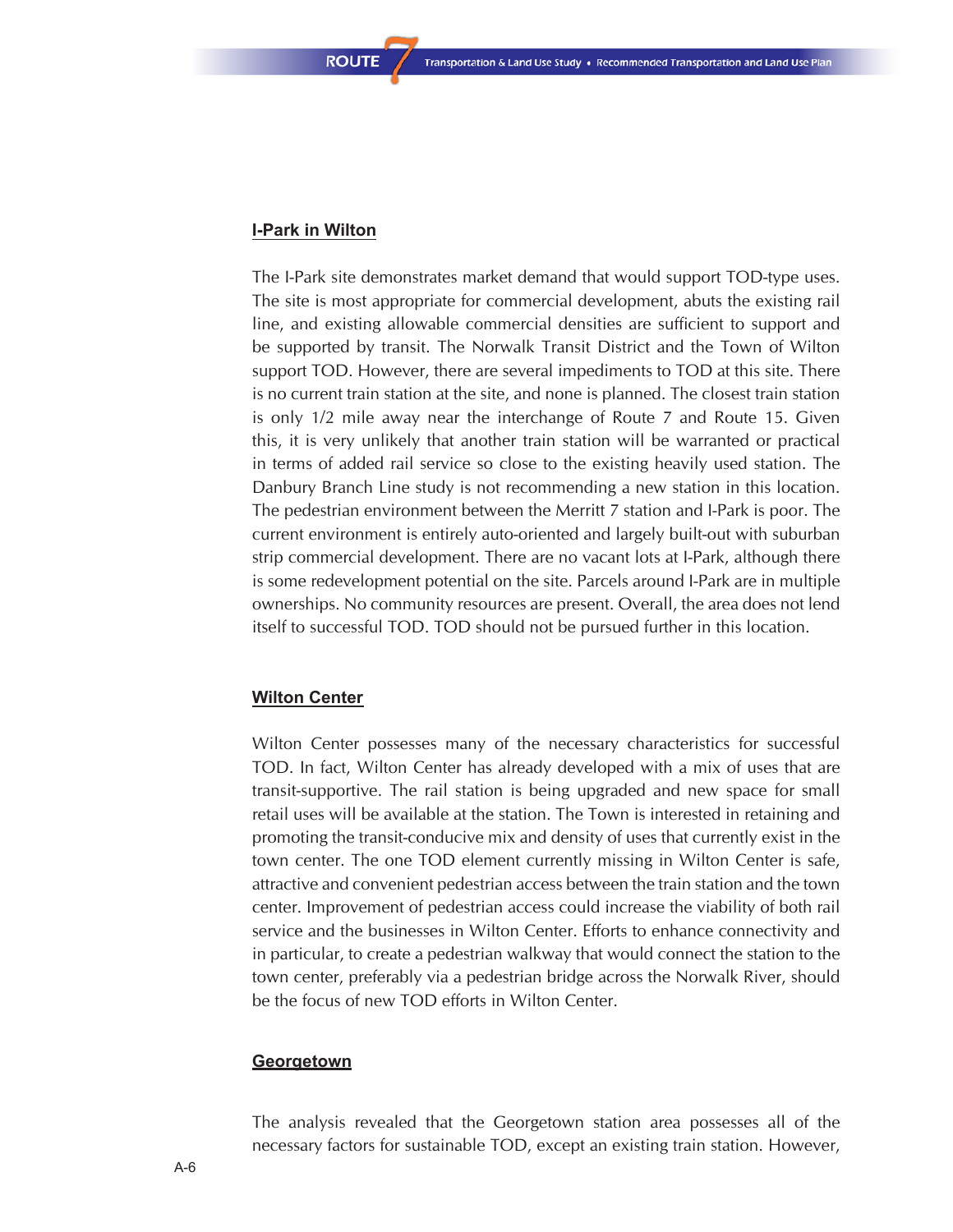a new station is planned to open Georgetown within the next ten years as part of the redevelopment of the Gilbert and Bennett wire factory. This overall redevelopment plan is a TOD concept in the early construction stages. It will include 416 residential units, 300,000 square feet of commercial space (offices, restaurants and shops as well as light manufacturing), a performing arts center, a health club, a bed and breakfast, and a parking structure. The development is within a short walk (10 minutes or less) of the proposed new train station in Georgetown. Because this project design is a TOD concept and is moving forward, no further analysis or recommendations for TOD in this location are warranted.

## **Branchville**

Branchville is a unique village area in Ridgefield and along Route 7 that currently has some qualities that are supportive of TOD including a train station, market demand, local government supportiveness, and community resources. It is important that the vision for the Route 7 corridor includes strengthening the cohesiveness and sustainability of Branchville as a village, regardless of any TOD initiatives.

The assessment for Branchville uncovered several deficiencies that could hinder TOD, but also revealed intriguing opportunities to bolster transit-supportive development in the vicinity of the train station and along Route 7. Current zoning does not allow densities that would support TOD, particularly for residential uses, and mixed uses are not allowed. However, town officials are supportive of changes that would make the zoning more conducive to transit-oriented development. There are limited vacant sites for new development, but there are opportunities for redevelopment and infill along Route 7. The self-storage facility located just north of the station, for example, is not the highest and best use of this land. This parcel provides a strong opportunity for redevelopment into higher density townhouse development that could provide workforce housing in close proximity to the train. While parking at the station currently reaches maximum capacity on a regular basis, there are opportunities to reorganize parking at the station and expand parking opportunities at new facilities within walking distance of the station, thus creating development potential at the station for small mixed-use (office and retail) projects. In addition, commuter parking demand is not expected to grow significantly in the future, following implementation of the Danbury Branch Line upgrades. Seventyone added spaces are projected to be needed, based on ridership estimates for the enhanced Danbury Branch Line service. This suggests that future parking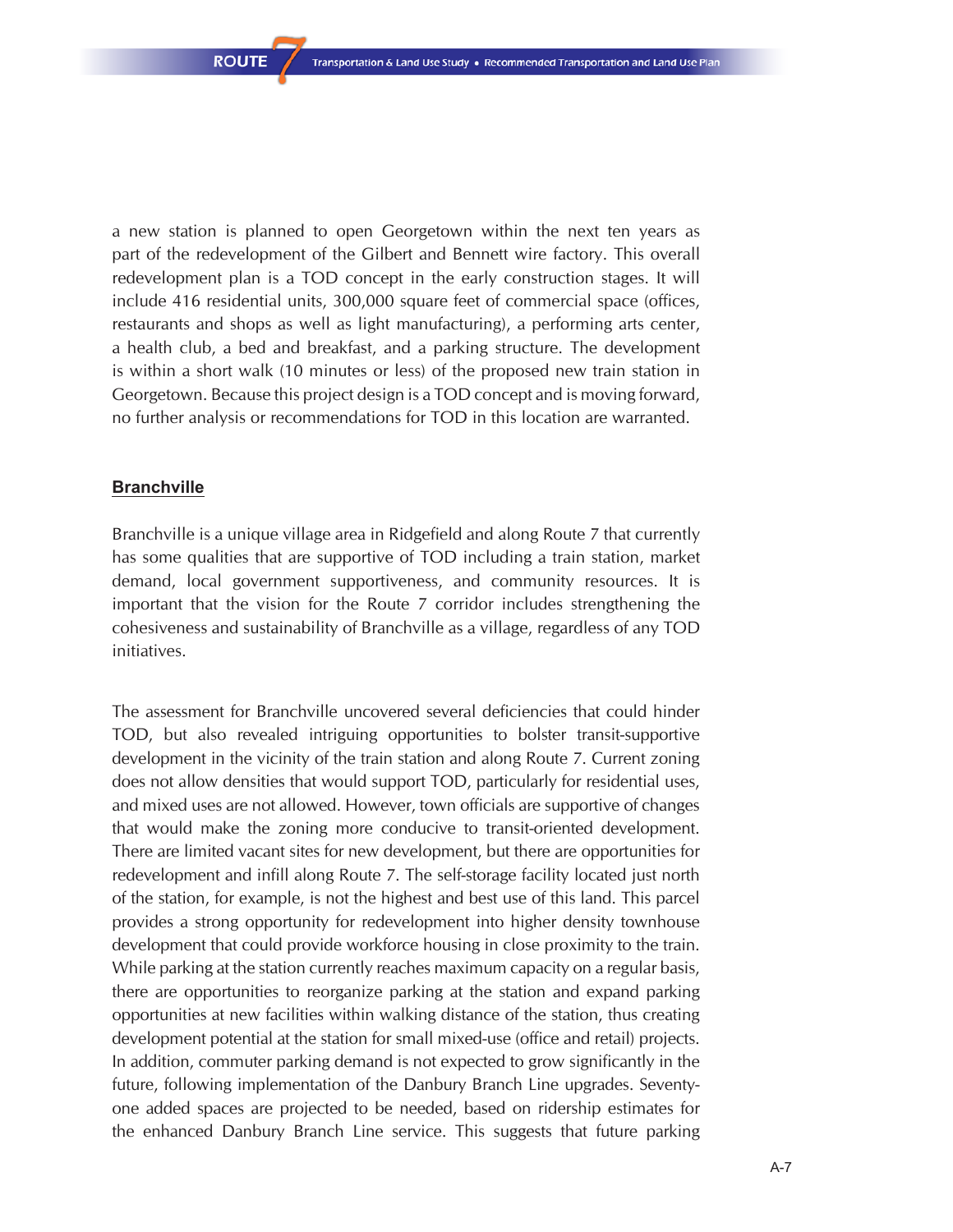demand by commuters driving to the station will not conflict with or undermine opportunities for pedestrian-focused activity at or near the station.

One issue at Branchville is the lack of utilities to support development. Currently, Branchville does not have municipal sewer and water service. A limited increase in density in Branchville is proposed with the concept plan presented in the following section of this report. Consequently, the tipping point at which the village will need water and sewer service is unknown. Nonetheless, there may be an opportunity to connect to the system at Georgetown and this is an option that can be explored in the future.

Another major issue hindering transit-supportive development in Branchville is walkability. Currently, there are no sidewalks along Route 7 in this area, and traffic congestion and volumes make crossing this roadway difficult. The current development pattern features surface parking lots in front of existing buildings, or between buildings, creating a gap-toothed development pattern that is not pedestrian-friendly. Further, there are not good pedestrian connections between the station and Route 7. These deficiencies can be addressed. The existing station can be redesigned to include pedestrian pathways from the station to Route 7. The adoption of zoning and design standards for infill and new or redevelopment along Route 7 can incorporate requirements for sidewalks and pedestrian amenities. Strategies to create a pedestrian-friendly environment could include:

- **Prohibiting surface lots in front of buildings,**
- Creating open space and sidewalks along route 7,
- Encouraging infill development,
- Requiring ground floor retail in new development, and allowing residential uses above
- Installing traffic signals that include a walk cycle,
- Adopting mixed-use zoning, and
- Initiating a streetscape program to enhance the pedestrian experience.

Overall, the Branchville station area provides an opportunity to enhance the existing development node with a stronger transit connection. By better connecting the station to the existing uses, encouraging some higher density workforce housing, and creating a better pedestrian environment along Route 7, the station can be better integrated into the community. This represents a non